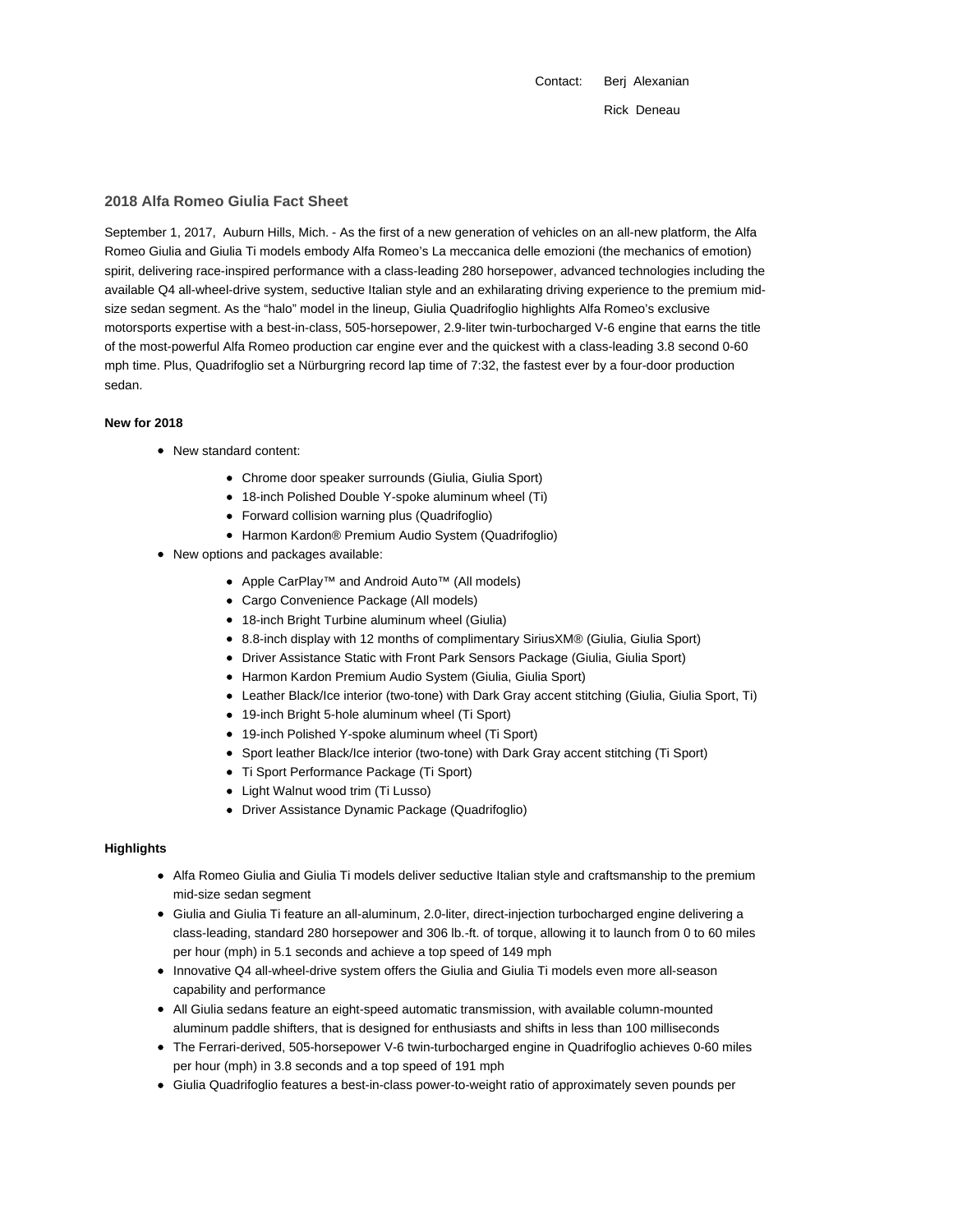horsepower, and the most-direct steering available, thanks to an all-new rear-wheel-drive architecture with extensive use of lightweight materials

Giulia Quadrifoglio features distinct styling and the most-powerful production Alfa Romeo engine ever developed with a 505-hp 2.9L twin-turbocharged intercooled V-6, carbon fiber hood, roof and rear spoiler; adaptive performance suspension; DNA Pro with Race Mode; torque vectoring; carbon fiber active aero front splitter; Harmon Kardon® Premium Audio System; carbon fiber interior trim; forward collision warning plus; 3D Navigation and much more

#### **Model Lineup**

For 2018, the Alfa Romeo Giulia lineup consists of six models:

- Giulia
- Giulia Sport
- Giulia Ti
- Giulia Ti Sport
- Giulia Ti Lusso
- Giulia Quadrifoglio

## **Available Exterior Colors:**

- Alfa Black
- Alfa White
- Alfa Rosso
- Silverstone Gray Metallic
- Stromboli Gray Metallic
- Vesuvio Gray Metallic
- Vulcano Black Metallic
- Misano Blue Metallic
- Montecarlo Blue Metallic
- Monza Red Metallic
- Rosso Competizione Tri-Coat
- Trofeo White Tri-Coat

### **Available Interior Colors:**

- Black interior with Dark Gray accent stitching
- Black/Tan interior (two-tone)
- Black/Red interior (two-tone)
- Black/Ice interior (two-tone) with Dark Gray accent stitching
- Crema interior (Ti Lusso exclusive)
- Black interior with three choices of accent stitching (Red, Green and White, or Dark Gray)
- Black/Red interior (two-tone) with two choices of accent stitching (Red or Green and White)
- Black/Ice interior (two-tone) with Green and White accent stitching

#### **More information**

Please visit the Alfa Romeo Giulia newsroom for the latest product information, photography, videography, plus access to specification and feature availability documents.

## **Alfa Romeo**

Born in 1910 in Milan, Italy, Alfa Romeo has designed and crafted some of the most stylish and sporty cars in automotive history. That tradition lives on today as Alfa Romeo continues to take a unique and innovative approach to automobiles. The Alfa Romeo Stelvio sets a benchmark in performance, style and technology in an SUV. The awardwinning Alfa Romeo Giulia delivers race-inspired performance, advanced technologies and an exhilarating driving experience to the premium midsize sedan segment. In early 2023, Alfa Romeo will offer its first compact SUV with the all-new Tonale. The globally available Tonale is part of a radical evolution taking place at Alfa Romeo, which looks ahead to a new era of electrification and connectivity. Alfa Romeo is part of the portfolio of brands offered by leading global automaker and mobility provider Stellantis. For more information regarding Stellantis (NYSE: STLA), please